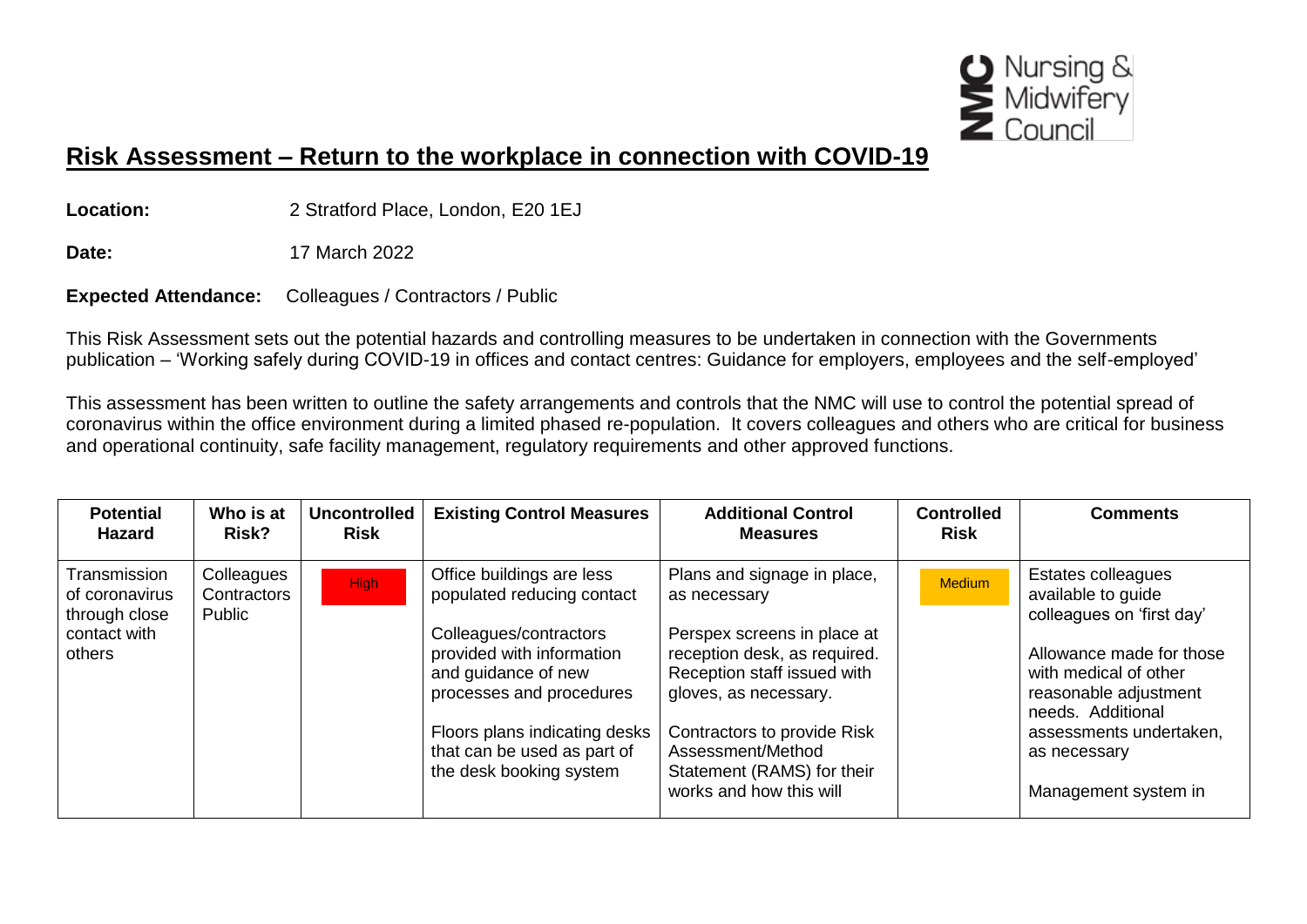|                                                                                                                       |                                     |             | Staircase available                                                                                                                                                                                                                                                                                    | comply with NMC c-virus<br>procedures, if necessary<br>We will ask all persons in<br>common areas, eg reception<br>to wear face masks, if they<br>wish to                                                                                                                                                 |               | place to provide additional<br>support guidance where<br>necessary.<br>Signage in place asking<br>persons to wear face<br>masks in common areas, if<br>they wish to<br>We have additional face<br>visors for those colleagues<br>who wish to use them as<br>additional protection when<br>in contact with multiple<br>persons, eg 'meet and<br>greet' scenario |
|-----------------------------------------------------------------------------------------------------------------------|-------------------------------------|-------------|--------------------------------------------------------------------------------------------------------------------------------------------------------------------------------------------------------------------------------------------------------------------------------------------------------|-----------------------------------------------------------------------------------------------------------------------------------------------------------------------------------------------------------------------------------------------------------------------------------------------------------|---------------|----------------------------------------------------------------------------------------------------------------------------------------------------------------------------------------------------------------------------------------------------------------------------------------------------------------------------------------------------------------|
| Transmission<br>of coronavirus<br>through contact<br>with<br>contaminated<br>surfaces - see<br>also Cleaning<br>below | Colleagues<br>Contractors<br>Public | <b>High</b> | Sanitiser gel available at all<br>entrances and exits<br>Sanitiser bacterial wipes<br>available at all desk and<br>other areas to self-clean<br>desks, keyboards, mice<br>phones or other equipment<br>and surfaces<br>Soap and wash hand<br>facilities available at all toilet<br>and tea-point areas | Signage in place<br>Colleagues to remove all of<br>their items from desks at the<br>end of each day and store in<br>locker, cupboard, take home,<br>as necessary<br>Colleagues provided with<br>Door Opener device which<br>allows them not to touch lift<br>buttons, door handles etc, if<br>they choose | <b>Medium</b> | Sanitisers to correct alcohol<br>standard<br>Colleagues use their own<br>personal chromebooks,<br>mice and headsets<br>Used mugs and cutlery<br>cleaned in the dishwasher<br>each day, at the<br>appropriate setting.                                                                                                                                          |
| Cleaning                                                                                                              | Colleagues<br>Contractors<br>Public | <b>High</b> | Cleaning to be carried out<br>each evening<br>Day cleaner to concentrate                                                                                                                                                                                                                               | Concentration on cleaning of<br>desk areas used each day                                                                                                                                                                                                                                                  | <b>Medium</b> | Cleaning company on<br>stand-by to undertake deep<br>clean if required, following<br>c-virus incident                                                                                                                                                                                                                                                          |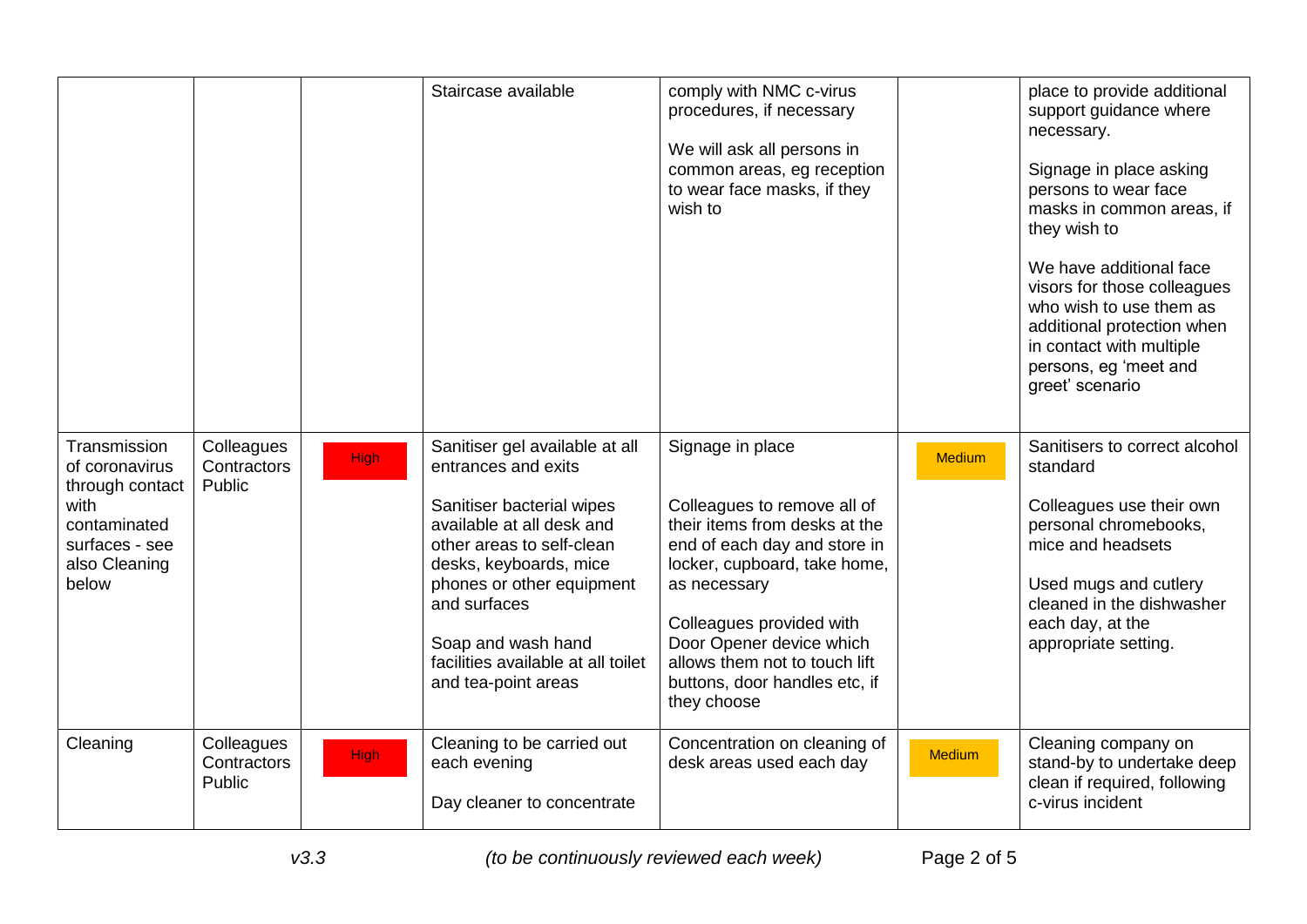|                                    |                                     |             | on high use areas, eg door<br>handles, push bars and<br>other common areas etc                                                                                                                                                            |                                                                                                                                                                                                                                 |     | Cleaning company<br>undertaking their own risk<br>assessment                      |
|------------------------------------|-------------------------------------|-------------|-------------------------------------------------------------------------------------------------------------------------------------------------------------------------------------------------------------------------------------------|---------------------------------------------------------------------------------------------------------------------------------------------------------------------------------------------------------------------------------|-----|-----------------------------------------------------------------------------------|
| Environmental                      | Colleagues<br>Contractors<br>Public | Low         | Plant, mechanical and<br>electrical systems continue<br>to be under a planned<br>preventative maintenance<br>programme including filter<br>changes and water testing                                                                      | Where there is a centralised<br>ventilation system that<br>removes and circulates air to<br>different rooms, turn off<br>recirculation and use a fresh<br>air supply. (HSE guidance -<br>shared with maintenance<br>contractor) | Low |                                                                                   |
| Mixing with<br>other tenants       | Colleagues<br>Contractors<br>Public | Low         | Liaison with Building<br>Manager                                                                                                                                                                                                          | Access to reception areas,<br>lifts, stairs and other<br>protocols                                                                                                                                                              | Low |                                                                                   |
| Security &<br>Safety -<br>External | Colleagues<br>Contractors<br>Public | <b>High</b> | A large leased floor space in<br>a managed building<br>Solid wall and glazed<br>windows<br>Glazed front entrance<br>Access control points to<br>external doors - when guard<br>not in place<br>CCTV in operation covering<br>all entrance | In the event of serious<br>incident - dial 999 and ask<br>for the Police                                                                                                                                                        | Low | Main entrance doors to<br>remain shut at all times until<br>public allowed access |
| Security &<br>Safety $-$           | Colleagues<br>Contractors           | <b>High</b> | All staff have access<br>control/ID passes and                                                                                                                                                                                            | In the event of serious<br>incident - dial 999 and ask of                                                                                                                                                                       | Low |                                                                                   |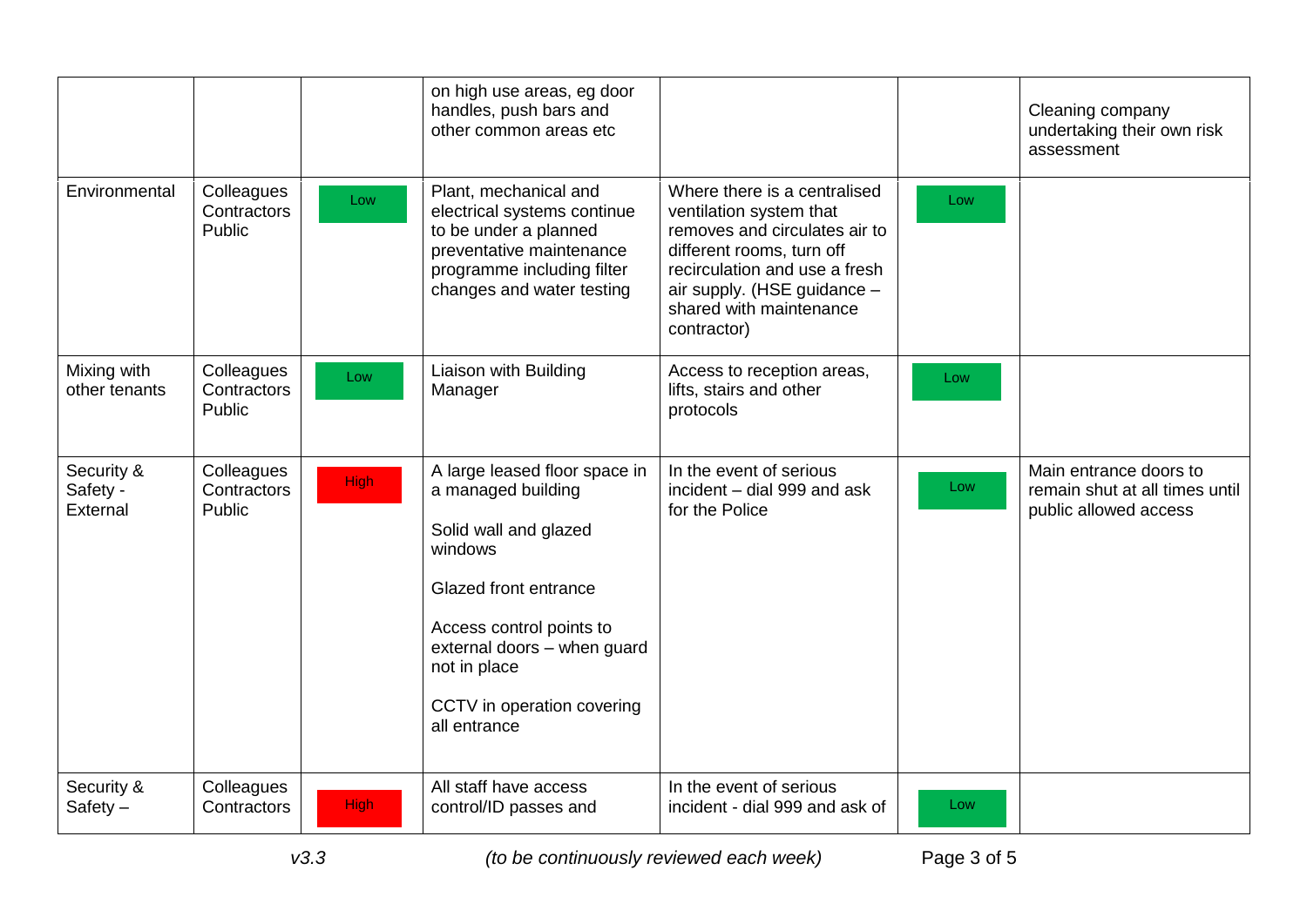| Internal                                       | Public                              |               | lanyards. Contractors<br>issued as necessary and<br>supervised<br>Access control points into<br>main lift lobby areas<br>managed by landlord<br>Access control points into<br>main office areas<br>CCTV in operation covering<br>main lobby areas and office<br>entrance and exits | the Police                                                                                                                                                         |               |                                                                                                                                                                                  |
|------------------------------------------------|-------------------------------------|---------------|------------------------------------------------------------------------------------------------------------------------------------------------------------------------------------------------------------------------------------------------------------------------------------|--------------------------------------------------------------------------------------------------------------------------------------------------------------------|---------------|----------------------------------------------------------------------------------------------------------------------------------------------------------------------------------|
| Medical issue /<br>injury<br>c-virus isolation | Colleagues<br>Contractors           | <b>Medium</b> | First Aider box in reception<br>and main office areas<br>Quiet room to be used as<br>isolation room, if necessary                                                                                                                                                                  | If serious medical issue /<br>injury - dial 999 and ask for<br>an ambulance<br>(NMC address above)<br>For other non-emergency<br>issues - dial 111 NHS<br>Helpline | Low           | Nearest hospital with A&E:<br><b>Whipps Cross University</b><br>Hospital<br><b>Whipps Cross Road</b><br>Leytonstone<br>London<br><b>E11 1NR</b><br>Switchboard:<br>020 8539 5522 |
| Welfare                                        | Colleagues<br>Contractors<br>Public | <b>Medium</b> | Male, Female and Disabled<br>toilet facilities on ground<br>floor and sixth floor<br>Shower areas on fifth floor                                                                                                                                                                   | Colleagues to store towels,<br>clothing, gel and other items<br>in their own locker/take<br>home                                                                   | Low           | Signage on doors and<br>walls, as necessary                                                                                                                                      |
| Fire /<br>Emergency                            | Colleagues<br>Contractors           | <b>High</b>   | Existing fire/emergency<br>evacuation procedures in                                                                                                                                                                                                                                | Fire wardens to check floor<br>to ensure that they are clear                                                                                                       | <b>Medium</b> | At time of emergency<br>evacuation, 2m social                                                                                                                                    |